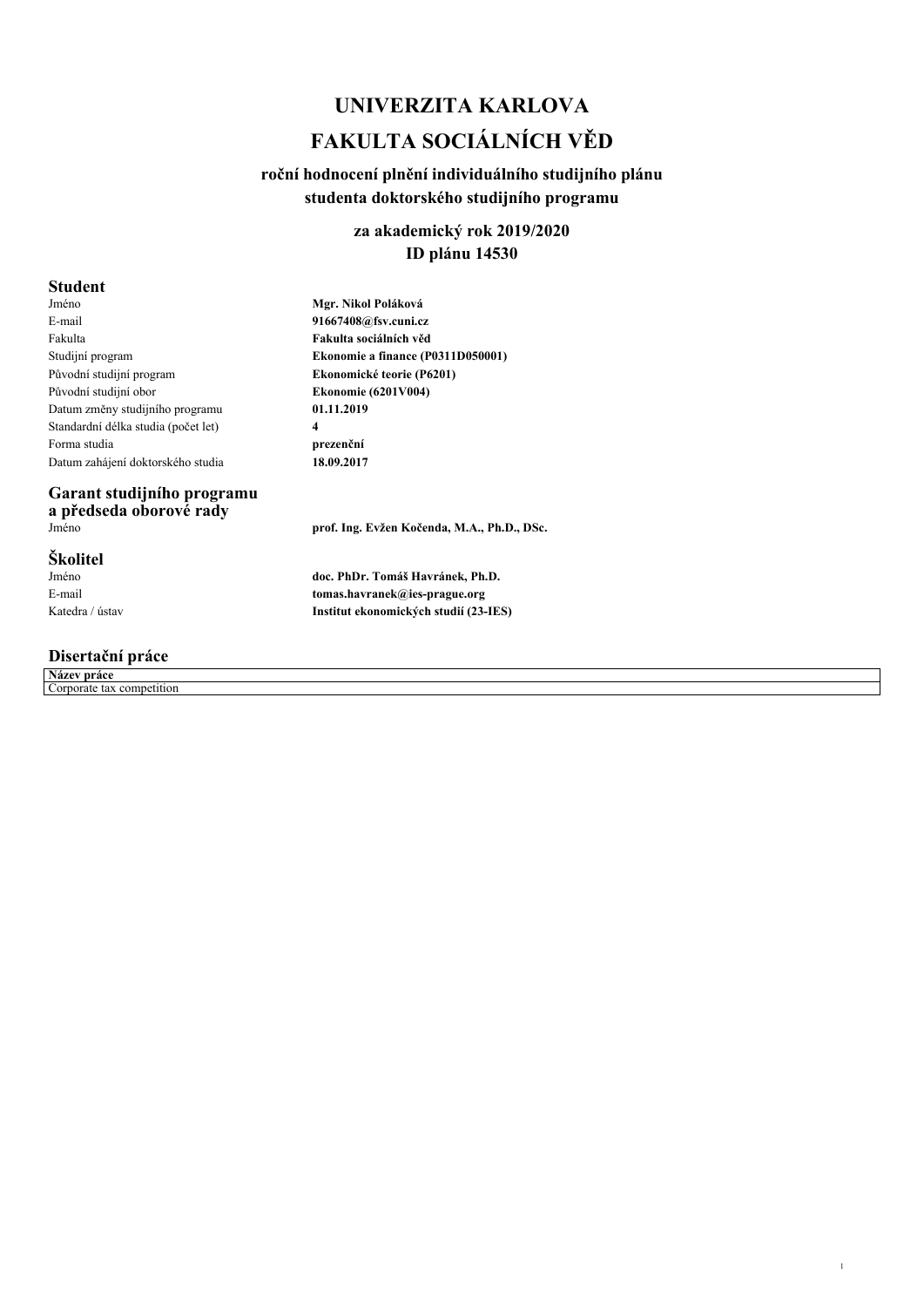#### *Postup v přípravě disertační práce*

*Synopsis:* In my dissertation I would like to investigate tax-related topics, namely corporate tax competition and corporate tax setting in connection to the BEPS ("Base Erosion *and Profit Shifting") and OECD Action plan in more detail. The connection line between expected articles in my dissertation will be the topic of corporate tax competition. As it is generally accepted theory that the corporate tax rate competition among states does exist and also the available literature on this topic provides results supporting this theory, I would like to concentrate on verification of this generally accepted theory, as I am not fully convinced that current academic literature is focused in the correct direction and I would like to contribute to this area of research with the following articles. First, I would like to focus deeper on the corporate tax competition among neighbouring states and to extend the research made in my master's thesis. I investigated empirical literature of corporate tax competition where relationship between tax rates was estimated. The general conclusion of my research is that there is no such tax competition and positive results are stemming from publication bias. Since this is a rare opinion, I would like to extend my dataset, verify my results from the conducted meta-analysis and find the driving determinants of the heterogeneity of results. Second, I want to investigate deeper my preliminary results, that drivers of tax competition are related to the political situation in the country. There is a prevailing opinion in the available literature, that the corporate tax competition among states plays significant role in the tax rate setting in home countries. However as the* results of my meta-analysis showed, the effect of such competition is zero and results are driven by publication bias. Furthermore, the results of the meta-analysis<br>have shown that politically oriented variables play signi *tax competition setting. Third, I would like to investigate the BEPS issue deeper as it is throughout discussed topic in the today's economic and political debates. My intention is to analyse the newly implemented interest limitation rules. OECD countries decided to set the limit for tax deductibility of the interest from loans from related parties to the value of 30% of EBITDA. I want to focus on the limit setting and investigate, whether the value of the limit set up by OECD is set optimally in order to avoid aggressive tax planning or it would hurt the companies and deteriorate future economic activity. To summarize, my dissertation will consist of three essays. The first essay will follow my diploma thesis by extending the conducted meta-analysis by using additional methods for identification the variables with influence (BMA), coding additional variables and performing additional analysis of the data. In the second essay, I will build up on the results from the meta-analysis and conduct the primary study with focus on internal political factors. In the third essay, I will investigate the limits for tax deductibility of the interest from loans from related parties and I will aim to find the border between interests connected with aggressive tax planning and interest connected only with ordinary business needs. Core literature Devereux, Michael P., Ben Lockwood, and Michela Redoano. "Do countries compete over corporate tax rates?." Journal of Public Economics 92.5 (2008): 1210-1235. Genschel, Philipp, and Peter Schwarz. "Tax competition: a literature review." Socio-Economic Review 9.2 (2011): 339-370. Havranek, Tomas, and Zuzana Irsova. "Do borders really slash trade? A meta-analysis." IMF Economic Review (2015): 1-32. Leibrecht, Markus, and Claudia Hochgatterer. "Tax competition as a cause of falling corporate income tax rates: A survey of empirical literature." Journal of Economic Surveys 26.4 (2012): 616-648. Liu, Yongzheng. "Do government preferences matter for tax competition?." International Tax and Public Finance 23.2 (2016): 343-367. OECD (2013): "Action plan on base erosion and profit shifting" http://oecdinsights.org/2013/07/19/what-is-beps-how-can-you-stop-it/ [Accessed: 2017-04-25] Stanley, T. D., and Hristos Doucouliagos. "Picture this: a simple graph that reveals much ado about research." Journal of Economic Surveys 24.1 (2010): 170-191. Forma a rozsah práce: Disertační práce bude mít rozsah 100 - 150 stran. Časový plán zpracování disertační práce: 1. rok studia: Práce na prvním disertačním článku s předpokládaným názvem "Corporate tax competition among neighbouring countries". Práce bude navazovat na dataset a analýzy provedené v diplomové práci. Rozšíření bude obsahovat použití nových metod, rozšíření datasetu a analýzu heterogenity výsledků. Publikace jako IES WP. 2. rok studia: Dokončení prvního disertačního článku a snaha o jeho publikaci. Zahájení práce na druhém disertačním článku s plánovaným názvem "Political factors as a driving determinants of corporate tax rate setting". 3. rok studia: Dokončení druhého disertačního článku a jeho publikace jako IES WP. Zahájení práce na třetím disertačním článku s předpokládaným názvem "Interest limitation rules - their setting and impact". 4. rok studia: Publikace druhého článku v časopise s impact faktorem. Dokončení třetího disertačního článku a jeho publikace. Na konci 4. ročníku malá obhajoba disertační práce 5. rok studia: Finalizace a velká obhajoba disertační práce. Roční komentář k postupu v přípravě disertační práce*

#### *Průběh studia*

| Plánovaný termín státní doktorské zkoušky: květen 2020 |  |
|--------------------------------------------------------|--|
| Plánovaný termín malé obhajoby: květen 2021            |  |
| Plánovaný termín velké obhajoby: květen 2022           |  |

#### *Povinnosti - studijní plán*

| Typ     | Kód           | Název, podrobnosti              | Ak. rok            | Plnění dle | Splněno    | Komentář ročního hodnocení        | Rok       |
|---------|---------------|---------------------------------|--------------------|------------|------------|-----------------------------------|-----------|
|         |               |                                 |                    | studenta   | dle SIS    |                                   | vložení   |
| Předmět | JED414        | Kvantitativní metody I          | 2017/2018          | splnil     | 08.01.2018 | $---$                             | 2017/2018 |
|         |               |                                 |                    | 2017/2018  | 12:01      |                                   |           |
| Předmět | JED415        | Kvantitativní metody II         | 2017/2018          | splnil     | ---        | ---                               | 2017/2018 |
|         |               |                                 |                    | 2017/2018  |            |                                   |           |
| Předmět | <b>JED511</b> | Teaching Assistantship (Full) A | 2017/2018          | splnil     | 26.01.2018 | $---$                             | 2017/2018 |
|         |               |                                 |                    | 2017/2018  | 12:01      |                                   |           |
| Předmět | <b>JED511</b> | Teaching Assistantship (Full) A | 2017/2018          | splnil     | ---        | ---                               | 2017/2018 |
|         |               |                                 |                    | 2017/2018  |            |                                   |           |
| Předmět | <b>JED611</b> | Teaching Assistantship (Full) B | $\sqrt{2017/2018}$ | splnil     | 06.02.2018 | $---$                             | 2017/2018 |
|         |               |                                 |                    | 2017/2018  | 12:02      |                                   |           |
| Předmět | JED414        | Kvantitativní metody I          | 2018/2019          | splnil     | 09.01.2019 | $---$                             | 2017/2018 |
|         |               |                                 |                    | 2018/2019  | 12:01      |                                   |           |
| Předmět | JED415        | Kvantitativní metody II         | 2018/2019          | splnil     | 31.05.2018 | Předmět byl zapsán dle požadavků. | 2017/2018 |
|         |               |                                 |                    |            | 12:05      | V LS bez aktivní účasti.          |           |
| Předmět | <b>JED511</b> | Teaching Assistantship (Full) A | 2018/2019          | splnil     | 06.02.2019 | $---$                             | 2017/2018 |
|         |               |                                 |                    | 2018/2019  | 12:02      |                                   |           |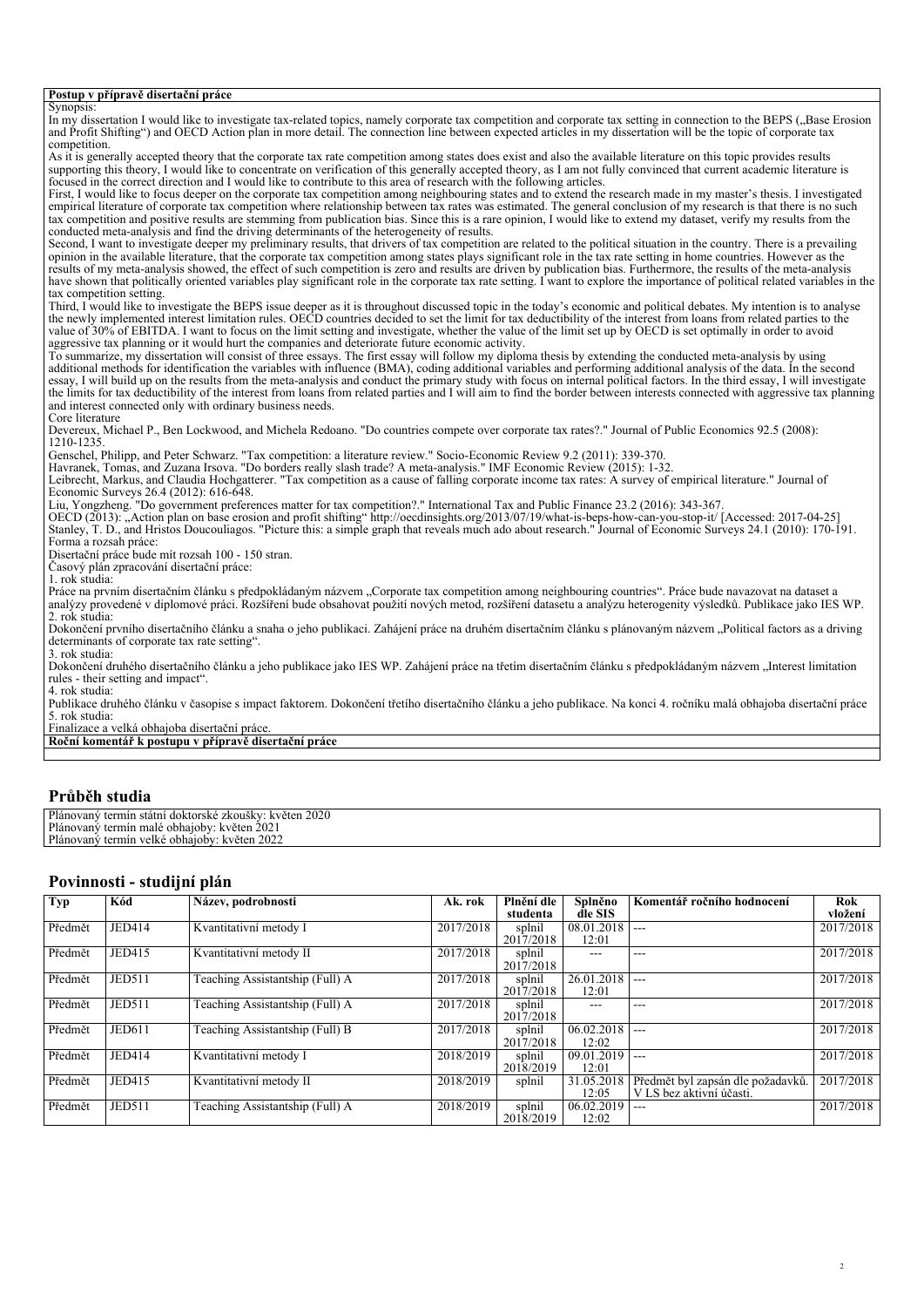| <b>Typ</b> | Kód           | Název, podrobnosti                                             | Ak. rok   | Plnění dle<br>studenta | Splněno<br>dle SIS  | Komentář ročního hodnocení                                                             | Rok<br>vložení |
|------------|---------------|----------------------------------------------------------------|-----------|------------------------|---------------------|----------------------------------------------------------------------------------------|----------------|
| Předmět    | <b>JED511</b> | Teaching Assistantship (Full) A                                | 2018/2019 | splnil<br>2018/2019    | 07.06.2018<br>12:06 | <b>FMI II</b>                                                                          | 2017/2018      |
| Předmět    | <b>JED414</b> | Quantitative Methods in Macroeconomics and<br>Finance I        | 2019/2020 | splnil                 | 05.02.2020<br>12:02 |                                                                                        | 2017/2018      |
| Předmět    | JED415        | Quantitative Methods in Macroeconomics and<br>Finance II       | 2019/2020 | splnil                 | $---$               | Předmět byl zapsán dle požadavků,<br>prezentováno ještě osobně na<br>začátku semestru. | 2017/2018      |
| Předmět    | <b>JED511</b> | Teaching Assistantship (Full) A                                | 2019/2020 | splnil                 | $---$               | Financial Markets Instruments II                                                       | 2017/2018      |
| Předmět    | <b>JED511</b> | Teaching Assistantship (Full) A                                | 2019/2020 | splnil                 | 16.02.2020<br>12:02 | Financial Markets Instruments I                                                        | 2017/2018      |
| Předmět    | <b>JED414</b> | <b>Ouantitative Methods in Macroeconomics and</b><br>Finance I | 2020/2021 | ---                    | ---                 | ---                                                                                    | 2017/2018      |
| Předmět    | <b>JED415</b> | Quantitative Methods in Macroeconomics and<br>Finance II       | 2020/2021 | $- - -$                | ---                 |                                                                                        | 2017/2018      |
| Předmět    | <b>JED511</b> | Teaching Assistantship (Full) A                                | 2020/2021 | $---$                  | $--$                | ---                                                                                    | 2017/2018      |
| Předmět    | JED611        | Teaching Assistantship (Full) B                                | 2019/2020 | splnil                 | $---$               | Advanced Data Analysis in MS<br>Excel                                                  | 2019/2020      |
| Předmět    | JSZEE1        | Státní doktorská zkouška                                       | 2020/2021 | $- - -$                | ---                 | ---                                                                                    | 2019/2020      |
| Předmět    | JOBEE1        | Obhajoba disertační práce                                      | 2022/2023 | $---$                  | ---                 | ---                                                                                    | 2019/2020      |

## *Povinnosti - ostatní*

| <b>Typ</b> | Kód | Název, podrobnosti                                                                                                                                                                                                                                                                                                                                                                                                                                                                                                                                                                                                                                                                                  | Ak. rok   | Plnění dle<br>studenta | Splněno<br>dle SIS | Komentář ročního hodnocení                                                                                  |
|------------|-----|-----------------------------------------------------------------------------------------------------------------------------------------------------------------------------------------------------------------------------------------------------------------------------------------------------------------------------------------------------------------------------------------------------------------------------------------------------------------------------------------------------------------------------------------------------------------------------------------------------------------------------------------------------------------------------------------------------|-----------|------------------------|--------------------|-------------------------------------------------------------------------------------------------------------|
| Jiné       | --- | Grantové aktivity<br>Přihláška do soutěže grantové agentury UK s<br>předpokládaným tématem "Corporate tax<br>competition". V případě neúspěchu budu<br>podávat přihlášku v dalších letech studia.                                                                                                                                                                                                                                                                                                                                                                                                                                                                                                   | 2017/2018 | splnil<br>2017/2018    | $\overline{a}$     | Přihláška odeslána, projekt bohužel nebyl přijat<br>k financování. Budu se pokoušet v dalším roce<br>znovu. |
| Jiné       | --- | Obhajoby<br>Navštívím alespoň 50 % obhajob disertačních<br>prací konaných na IES FSV UK.                                                                                                                                                                                                                                                                                                                                                                                                                                                                                                                                                                                                            | 2017/2018 | splnil<br>2017/2018    | $\overline{a}$     | Podmínku 50% účasti jsem splnila.                                                                           |
| Jiné       | --- | Oponentury BP a DP<br>Budu se podílet na oponování bakalářských a<br>diplomových prací                                                                                                                                                                                                                                                                                                                                                                                                                                                                                                                                                                                                              | 2017/2018 | splnil<br>2017/2018    | $\overline{a}$     | Podílím se na oponenturách.                                                                                 |
| Jiné       | --- | Studijní dokumenty<br>Do 31. 5. každého akademického roku<br>odevzdám vyplněný a školitelem schválený<br>formulář Roční hodnocení plnění ISP, ve kterém<br>současně upřesním průběh doktorského studia v<br>následujícím akademickém roce. V případě<br>ukončení přerušení studia a návratu do studia<br>vyplním všechny potřebné dokumenty do<br>jednoho měsíce od data ukončení přerušení<br>(Roční hodnocení plnění ISP a update na další<br>rok).                                                                                                                                                                                                                                               | 2017/2018 | splnil<br>2017/2018    | $\overline{a}$     | ---                                                                                                         |
| Jiné       | --- | Výuka (TAs)<br>Výuka ZS 2017/2018:<br>- JEB111 Advanced Data Analysis in MS<br>Excel (1 TA slot seminář)<br>- JEM035 Financial Markets Instruments I (1)<br>TA slot seminář)<br>Výuka LS 2017/2018:<br>- JEM036 Financial Markets Instruments II (1)<br>TA slot seminář)                                                                                                                                                                                                                                                                                                                                                                                                                            | 2017/2018 | splnil<br>2017/2018    | $\overline{a}$     | Výuka splněna dle plánu.                                                                                    |
| Konference | --- | Konference<br>Do konce čtvrtého ročníku se aktivně zúčastním<br>alespoň dvou zahraničních vědeckých<br>konferencí.                                                                                                                                                                                                                                                                                                                                                                                                                                                                                                                                                                                  | 2020/2021 | $---$                  | $---$              | ---                                                                                                         |
| Publikace  | --- | Political factors as a driving determinants of<br>corporate tax rate setting (Scopus submission)<br>Zaslání příspěvku do časopisu v databázi<br>Scopus vypracovaný na základě diplomové<br>práce s předpokládaným názvem "Political<br>factors as a driving determinants of corporate<br>tax rate setting". Zaslání k publikaci na základě<br>připraveného submission tree: Journal of<br>Corporate Finance (Impact factor 1,579)=><br>Journal of International Accounting, Auditing<br>and Taxation=>Journal of International<br>Economics $\Rightarrow$ Journal of Public Economics $\Rightarrow$<br>Journal of Banking $&$ Finance =>European<br>Journal of Management and Business<br>Economics | 2020/2021 | $---$                  | $\overline{a}$     | ---                                                                                                         |

*3*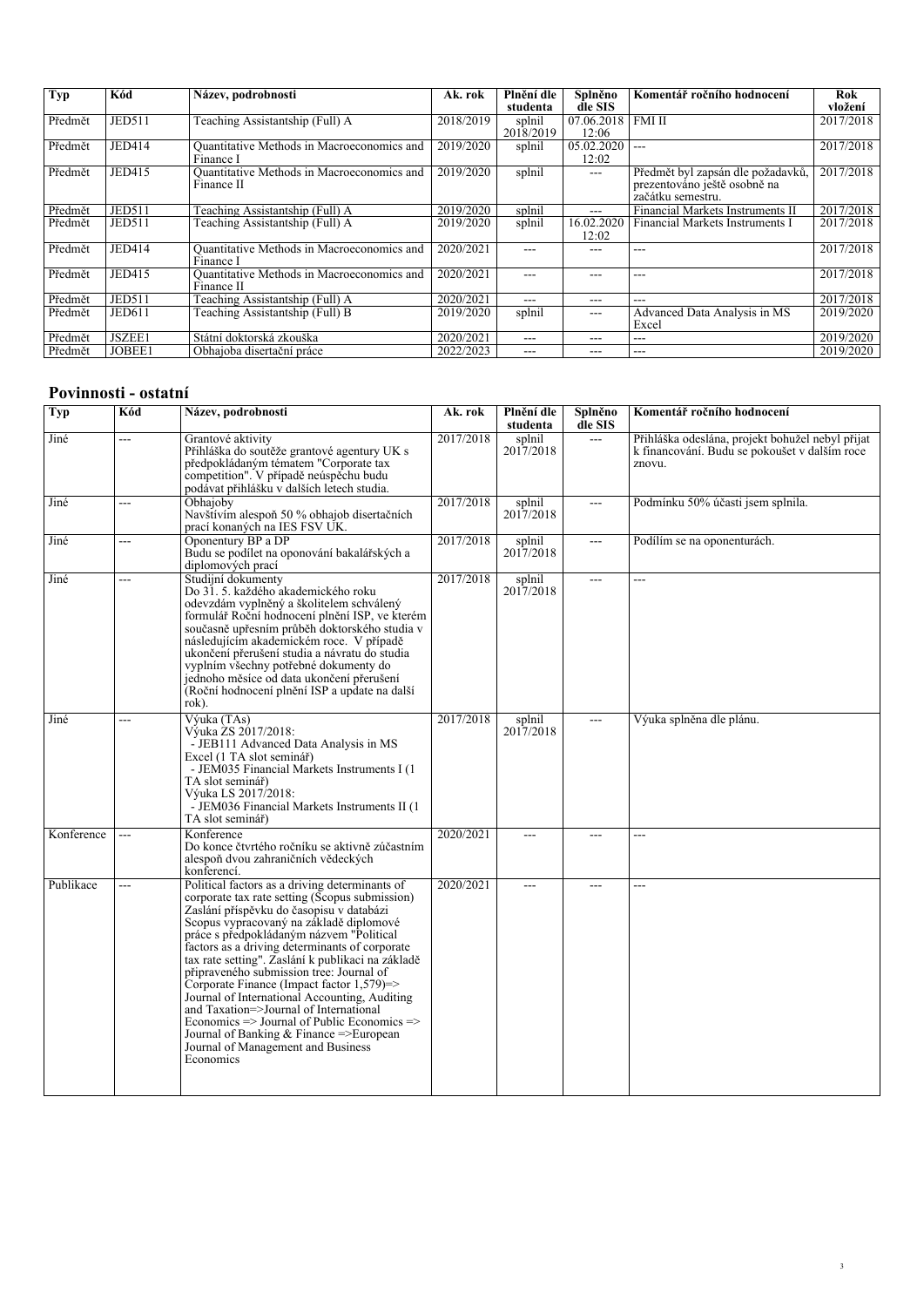| <b>Typ</b> | Kód | Název, podrobnosti                                                                                                                                                                                                                                                                                                                                                                                                                                                                                                                                                                                                                                | Ak. rok   | Plnění dle<br>studenta | Splněno<br>dle SIS       | Komentář ročního hodnocení                                                                                           |
|------------|-----|---------------------------------------------------------------------------------------------------------------------------------------------------------------------------------------------------------------------------------------------------------------------------------------------------------------------------------------------------------------------------------------------------------------------------------------------------------------------------------------------------------------------------------------------------------------------------------------------------------------------------------------------------|-----------|------------------------|--------------------------|----------------------------------------------------------------------------------------------------------------------|
| Publikace  | --- | Interest limitation rules - their setting and<br>impact (IES WP submission)<br>Příspěvek do IES WP s předpokládaným<br>názvem "Interest limitation rules - their setting<br>and impact".                                                                                                                                                                                                                                                                                                                                                                                                                                                          | 2020/2021 | ---                    | $\overline{a}$           | ---                                                                                                                  |
| Jiné       | --- | Obhajoby<br>Navštívím alespoň 50 % obhajob disertačních<br>prací konaných na IES FSV UK.                                                                                                                                                                                                                                                                                                                                                                                                                                                                                                                                                          | 2018/2019 | splnil<br>2018/2019    | $\overline{a}$           | Podmínku 50% účasti jsem splnila.                                                                                    |
| Jiné       | --- | Oponentury BP a DP<br>Budu se podílet na oponování bakalářských a<br>diplomových prací                                                                                                                                                                                                                                                                                                                                                                                                                                                                                                                                                            | 2018/2019 | splnil<br>2018/2019    | $\overline{a}$           | Podílím se na oponenturách. Odevzdána DP pod<br>mým vedením.                                                         |
| Jiné       | --- | Studijní dokumenty<br>Do 31.5. daného akademického roku odevzdám<br>vyplněný a školitelem schválený formulář Roční<br>hodnocení plnění ISP, ve kterém současně<br>upřesním průběh doktorského studia v<br>následujícím akademickém roce. V případě<br>ukončení přerušení studia a návratu do studia<br>vyplním všechny potřebné dokumenty do<br>jednoho měsíce od data ukončení přerušení<br>(Roční hodnocení plnění ISP a update na další<br>rok).                                                                                                                                                                                               | 2018/2019 | splnil<br>2018/2019    | $\overline{a}$           | ---                                                                                                                  |
| Jiné       | --- | Výuka (TAs)<br>Výuka ZS 2018/2019: - JEM035 Financial<br>Markets Instruments I (1 TA slot seminář)<br>Výuka LS 2018/2019: - JEM036 Financial<br>Markets Instruments II (1 TA slot seminář)                                                                                                                                                                                                                                                                                                                                                                                                                                                        | 2018/2019 | splnil<br>2018/2019    | $---$                    | Výuka splněna dle plánu.                                                                                             |
| Jiné       | --- | Grantové aktivity<br>Přihláška do soutěže grantové agentury UK s<br>předpokládaným tématem "Corporate tax<br>competition". V případě neúspěchu budu<br>podávat přihlášku v dalších letech studia.                                                                                                                                                                                                                                                                                                                                                                                                                                                 | 2018/2019 | splnil<br>2018/2019    | $\overline{a}$           | Podána žádost o tříletý grant v oblasti daní.<br>Projekt byl přijat k financování.                                   |
| Publikace  | --- | Corporate tax competition among neighbouring<br>countries<br>Publikace článku v IES WP vypracovaného na<br>základě diplomové práce.                                                                                                                                                                                                                                                                                                                                                                                                                                                                                                               | 2018/2019 | splnil<br>2018/2019    | $---$                    | ---                                                                                                                  |
| Publikace  | --- | Corporate tax competition among neighbouring<br>countries (Scopus submission)<br>Zaslání příspěvku do časopisu v databázi<br>Scopus vypracovaný na základě diplomové<br>práce s předpokládaným názvem "Corporate tax<br>competition among neighbouring countries".<br>Zaslání k publikaci na základě připraveného<br>submission tree: Journal of Corporate Finance<br>(Impact factor $1,579$ ) = Journal of International<br>Accounting, Auditing and Taxation =>Journal<br>of International Economics => Journal of Public<br>Economics $\Rightarrow$ Journal of Banking & Finance<br>=>European Journal of Management and<br>Business Economics | 2019/2020 | splnil                 | $\overline{a}$           | Submise je plánována na podzim 2020.                                                                                 |
| Konference | --- | Bude upřesněno<br>Vzhledem k přidělení prostředků GAUK plánuji                                                                                                                                                                                                                                                                                                                                                                                                                                                                                                                                                                                    | 2018/2019 | splnil                 | ---                      | XIVth International Conference on Business,<br>Economics, Law, Language & Psychology                                 |
| Publikace  | --- | ještě v tomto AR účasť na konferenci.<br>THE BANK LENDING SURVEY                                                                                                                                                                                                                                                                                                                                                                                                                                                                                                                                                                                  | 2017/2018 | splnil                 | $\qquad \qquad -$        | $(ICBELLP)$ , srpen 2019<br>---                                                                                      |
| Jiné       | --- | Plnění publikační činnosti za první ročník.<br>Obhaioby<br>Navštívím alespoň 50 % obhajob disertačních<br>prací konaných na IES FSV UK                                                                                                                                                                                                                                                                                                                                                                                                                                                                                                            | 2019/2020 | 2018/2019<br>splnil    | $\hspace{0.05cm} \ldots$ | Podmínku 50% účasti jsem splnila.                                                                                    |
| Jiné       | --- | Oponentury BP a DP<br>Budu se podílet na oponování bakalářských a<br>diplomových prací                                                                                                                                                                                                                                                                                                                                                                                                                                                                                                                                                            | 2019/2020 | splnil                 | $\sim$ $\sim$            | Podílím se na oponenturách. Konzultovala jsem<br>možné vedení BP, studentka si nakonec vybrala<br>jiné téma.         |
| Jiné       | --- | Studijní dokumenty<br>Do 31. 5. daného akademického roku odevzdám<br>vyplněný a školitelem schválený formulář Roční<br>hodnocení plnění ISP, ve kterém současně<br>upřesním průběh doktorského studia v<br>následujícím akademickém roce. V případě<br>ukončení přerušení studia a návratu do studia<br>vyplním všechny potřebné dokumenty do<br>jednoho měsíce od data ukončení přerušení<br>(Roční hodnocení plnění ISP a update na další<br>rok).                                                                                                                                                                                              | 2019/2020 | splnil                 | $\sim$ $\sim$ $\sim$     | ISP vyplněno v termínu.                                                                                              |
| Jiné       | --- | Výuka (TAs)<br>Výuka ZS 2019/2020: 1 TA slot; Výuka LS<br>2019/2020: 1 TA slot                                                                                                                                                                                                                                                                                                                                                                                                                                                                                                                                                                    | 2019/2020 | splnil                 | $---$                    | Výuka splněna dle plánu, zbývá ještě 1 TA slot<br>na příští akademický rok pro splnění povinnosti<br>v této oblasti. |
| Jiné       | --- | Grantové aktivity<br>Pokračování tříletého grantu.                                                                                                                                                                                                                                                                                                                                                                                                                                                                                                                                                                                                | 2019/2020 | splnil                 | $\overline{a}$           | Grant byl přijat pro pokračování, věnuji se mu.                                                                      |

*4*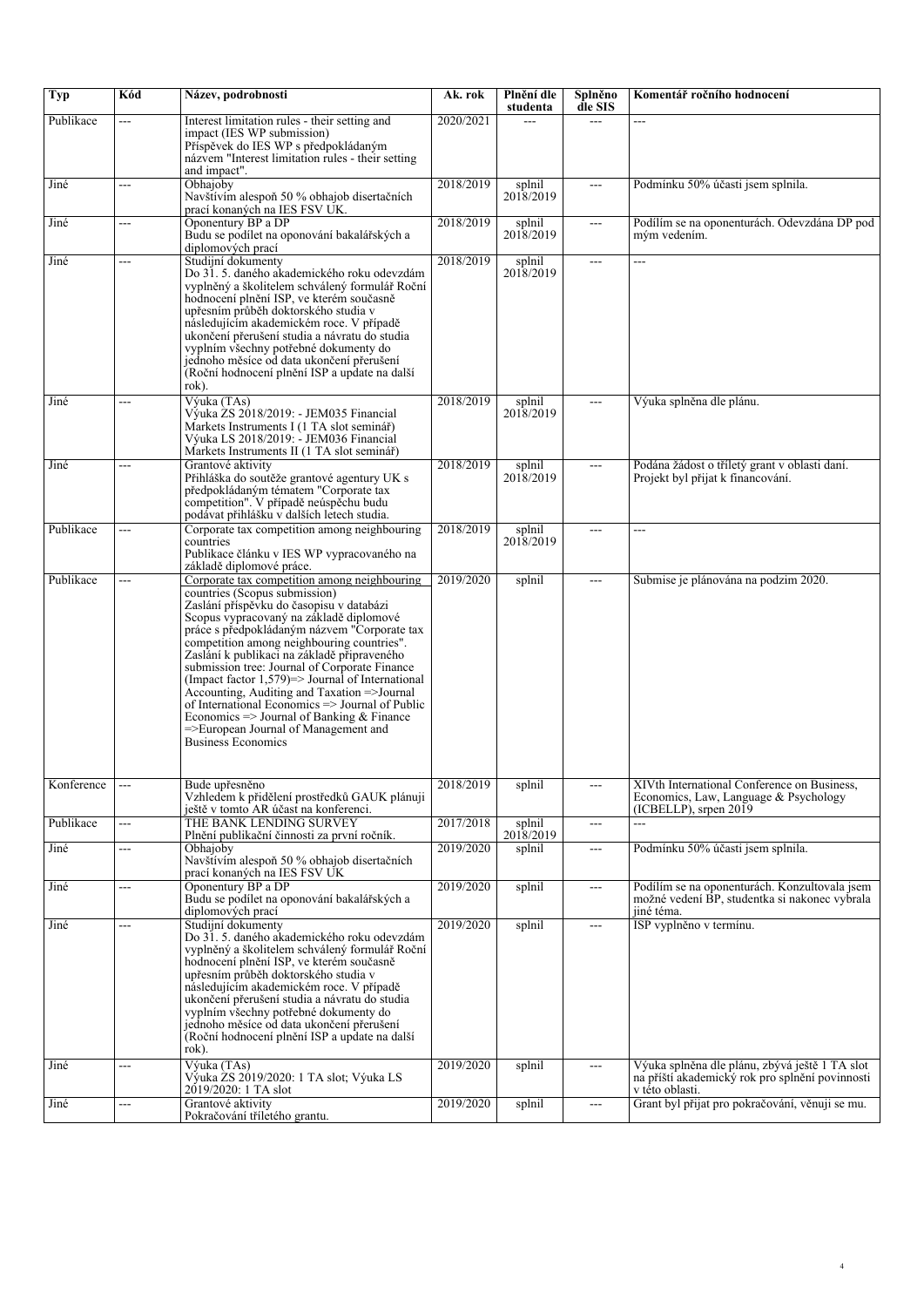| <b>Typ</b> | Kód   | Název, podrobnosti                                                                                                                                                                                                                                                                                                                                                                                                                                   | Ak. rok   | Plnění dle<br>studenta | Splněno<br>dle SIS | Komentář ročního hodnocení                                                            |
|------------|-------|------------------------------------------------------------------------------------------------------------------------------------------------------------------------------------------------------------------------------------------------------------------------------------------------------------------------------------------------------------------------------------------------------------------------------------------------------|-----------|------------------------|--------------------|---------------------------------------------------------------------------------------|
| Jiné       | ---   | Obhajoby<br>Navštívím alespoň 50 % obhajob disertačních<br>prací konaných na IES FSV UK.                                                                                                                                                                                                                                                                                                                                                             | 2020/2021 | ---                    | ---                | ---                                                                                   |
| Jiné       | ---   | Oponentury BP a DP<br>Budu se podílet na oponování bakalářských a<br>diplomových prací                                                                                                                                                                                                                                                                                                                                                               | 2020/2021 | ---                    | ---                | ---                                                                                   |
| Jiné       | ---   | Studijní dokumenty<br>Do 31. 5. daného akademického roku odevzdám<br>vyplněný a školitelem schválený formulář Roční<br>hodnocení plnění ISP, ve kterém současně<br>upřesním průběh doktorského studia v<br>následujícím akademickém roce. V případě<br>ukončení přerušení studia a návratu do studia<br>vyplním všechny potřebné dokumenty do<br>jednoho měsíce od data ukončení přerušení<br>(Roční hodnocení plnění ISP a update na další<br>rok). | 2020/2021 | ---                    | ---                | ---                                                                                   |
| Jiné       | ---   | Výuka (TAs)<br>Výuka ZS 2020/2021: 1 TA slot                                                                                                                                                                                                                                                                                                                                                                                                         | 2020/2021 | ---                    | ---                | ---                                                                                   |
| Jiné       | ---   | Grantové aktivity<br>Pokračování tříletého grantu.                                                                                                                                                                                                                                                                                                                                                                                                   | 2020/2021 | ---                    | ---                | ---                                                                                   |
| Jiné       | ---   | Plánované obhajoby<br>Malá obhajoba je v plánu v AR 2021/22<br>Velká obhajoba pak v AR 2022/2023.                                                                                                                                                                                                                                                                                                                                                    | 2021/2022 | ---                    | ---                | ---                                                                                   |
| Publikace  | $---$ | Political factors as a driving determinants of<br>corporate tax rate setting (IES WP submission)<br>Příspěvek do IES WP s předpokládaným<br>názvem "Political factors as a driving"<br>determinants of corporate tax rate setting"                                                                                                                                                                                                                   | 2020/2021 | ---                    | $---$              | Clánek zatím není připraven pro odeslání do<br>WP, povinnost přesouvám do dalšího AR. |

### *Další komentáře ročního hodnocení*

| Tvr                        | hodnoceni<br>⊺omentá.<br>$- - -$<br>ч. |
|----------------------------|----------------------------------------|
| $D_0$ $\lambda$ n<br>oceni | .                                      |

## *Výsledné hodnocení plnění plánu*

| Typ              | Komentáře a hodnocení                                                                                                                                                                                                                                                                                                                                                                                                                                                                                                 |  |
|------------------|-----------------------------------------------------------------------------------------------------------------------------------------------------------------------------------------------------------------------------------------------------------------------------------------------------------------------------------------------------------------------------------------------------------------------------------------------------------------------------------------------------------------------|--|
| Shrnutí studenta | V současném AR se mi zatím nepodařilo dosáhnout plánovaných publikačních výstupů. Důvodem byla pomoc manželovi na jeho<br>výzkumu, což se zadařilo a nyní máme oba více prostoru pro dokončení plánovaných publikací. Dalším důvodem je rodinná situace.<br>Současně je pozitivní, že jsem uspěla v pokračování v GAUK, mám tedy prostředky na publikaci výzkumu a jeho zkvalitnění. Dále<br>se nám podařilo uspět s dalším GAUK, kde jsem jako spoluřešitelka. Bohužel současná situace zatím velmi omezuje účast na |  |
|                  | konferencích, kterou jsem letos plánovala.                                                                                                                                                                                                                                                                                                                                                                                                                                                                            |  |
| Návrh školitele  | Nikol Poláková je na mateřské dovolené se 2 dětmi. Přesto má nový working paper, který podle mého názoru může být publikován                                                                                                                                                                                                                                                                                                                                                                                          |  |
|                  | v dobrém časopise (například Review of World Economics).                                                                                                                                                                                                                                                                                                                                                                                                                                                              |  |
|                  | Rozhodnutí oborové rady Studentka nesplňuje povinnost publikační aktivity SCOPUS, jak má obsaženo v ISP.                                                                                                                                                                                                                                                                                                                                                                                                              |  |

*5*

*Ve smyslu č. 10 odst. 8 Studijního a zkušebního řádu Univerzity Karlovy student nesplnil některé povinnosti podle individuálního studijního plánu. Oborová rada navrhuje POKRAČOVÁNÍ studia.*

| Školitel/ka                                                                      | Student/ka                                  |
|----------------------------------------------------------------------------------|---------------------------------------------|
| doc. PhDr. Tomáš Havránek, Ph.D.                                                 | Mgr. Nikol Poláková                         |
| 21.05.2020                                                                       | 20.05.2020                                  |
| Schváleno oborovou radou doktorského studijního programu (oboru) dne: 21.09.2020 |                                             |
| Předseda oborové rady                                                            | Garant studijního programu                  |
| prof. Ing. Evžen Kočenda, M.A., Ph.D., DSc.                                      | prof. Ing. Evžen Kočenda, M.A., Ph.D., DSc. |
| 02.10.2020                                                                       | 02.10.2020                                  |